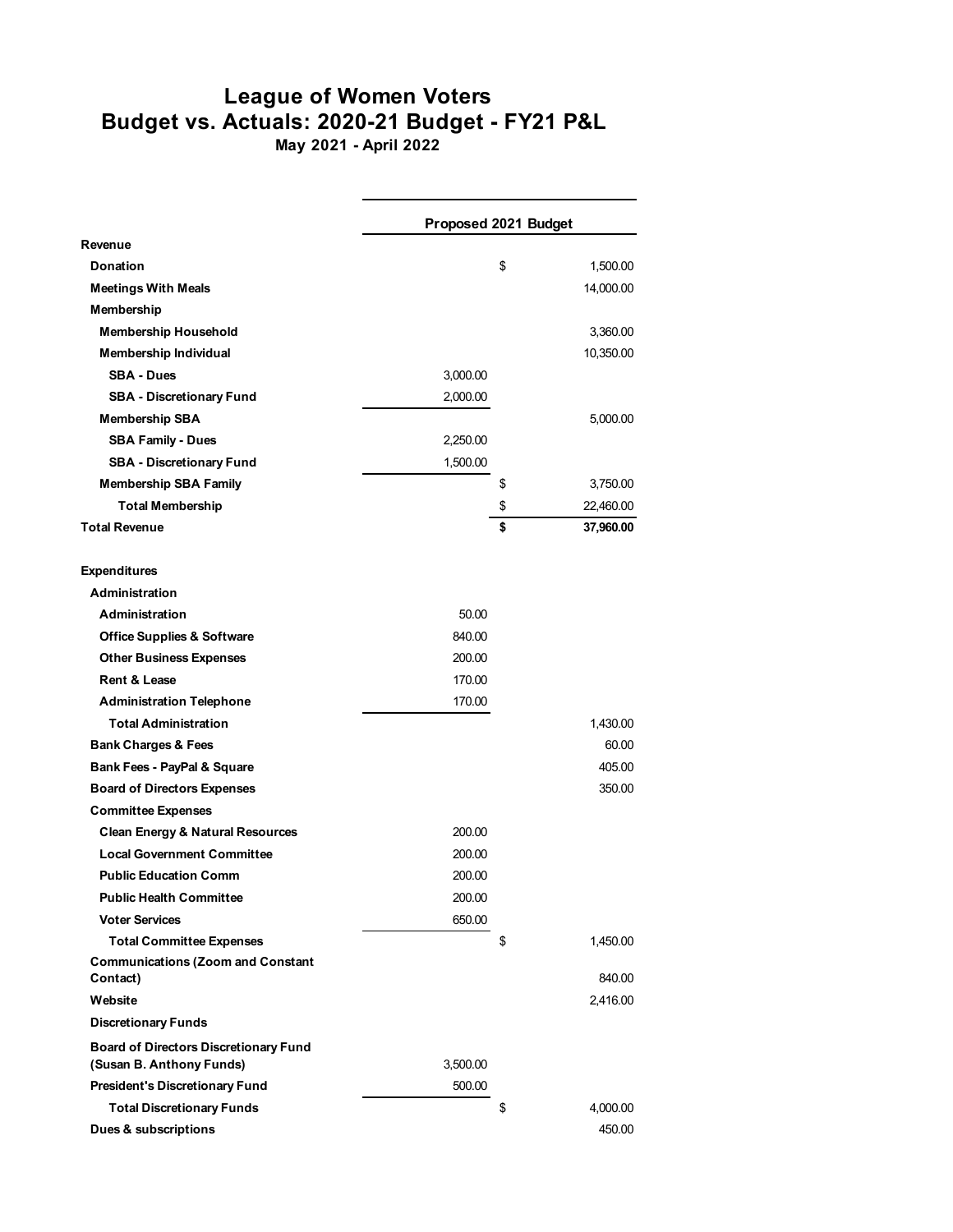| <b>Education Fund</b>                     |          | 1,500.00           |
|-------------------------------------------|----------|--------------------|
| <b>Insurance</b>                          |          | 500.00             |
| <b>Legal &amp; Professional Services</b>  |          | 250.00             |
| <b>Lwy PMP</b>                            |          |                    |
| <b>LVW PMP-National</b>                   | 9,168.00 |                    |
| <b>LVW PMP-State</b>                      | 4,789.50 |                    |
| <b>Total Lwv PMP</b>                      |          | \$<br>13,957.50    |
| Marketing (WFSU)                          |          | 1,900.00           |
| <b>Meetings with Meals Expense</b>        |          | 13,500.00          |
| <b>Membership Materials (New Members)</b> |          | 750.00             |
| <b>Membership Non-Renewal Costs</b>       |          | 330.00             |
| Outreach                                  | 1,000.00 |                    |
| Printing                                  | 1,500.00 |                    |
| <b>Total Outreach</b>                     |          | \$<br>2,500.00     |
| Rent & Lease (Post Office Box)            |          | 170.00             |
| <b>State National Meetings</b>            |          | 2,500.00           |
| <b>Taxes &amp; Licenses</b>               |          | 200.00             |
| <b>Total Expenditures</b>                 |          | \$<br>49,458.50    |
| Net Revenue                               |          | \$<br>(11, 498.50) |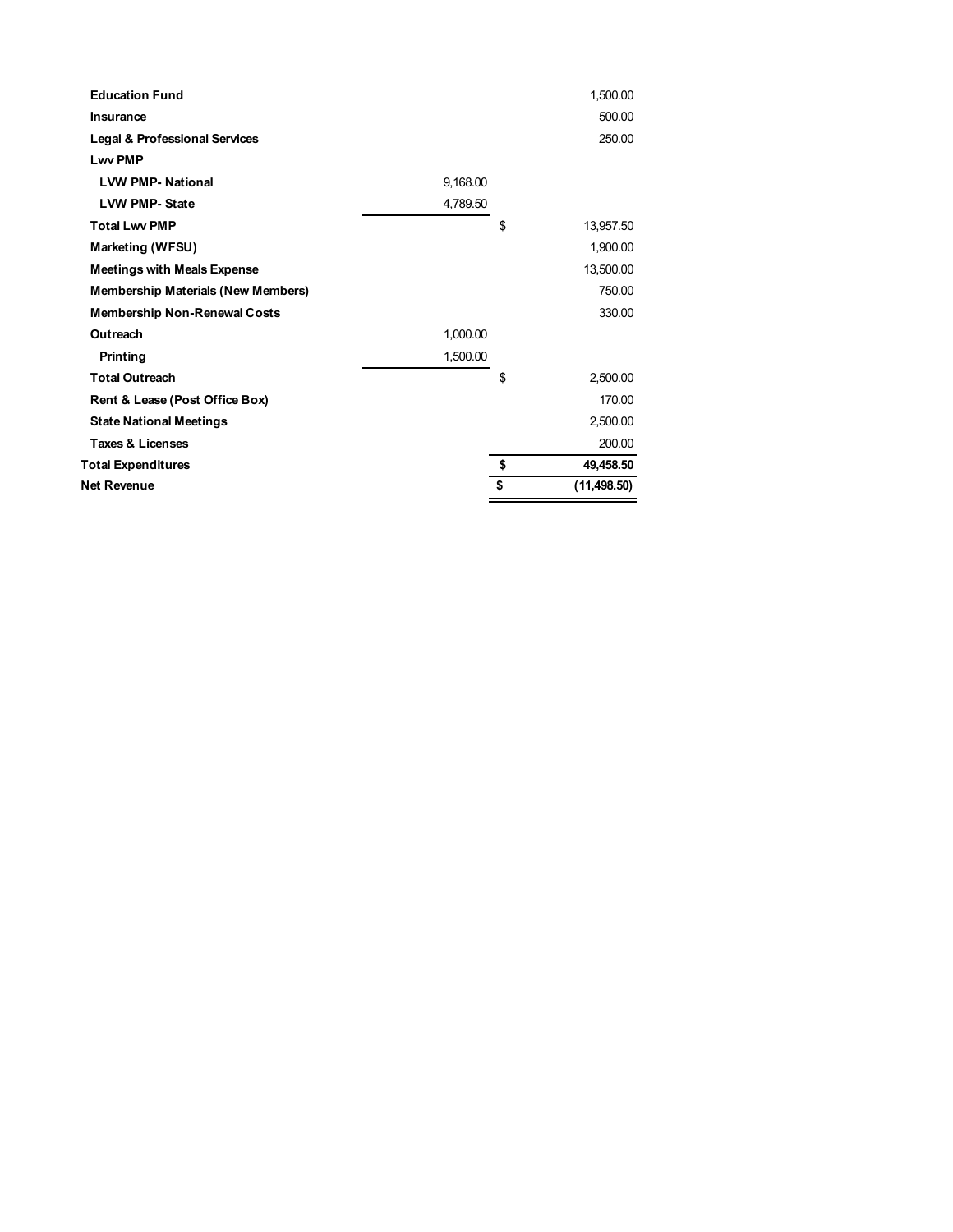|                                 |                 | Membership  | # Of               |
|---------------------------------|-----------------|-------------|--------------------|
|                                 | Actual 2020     | <b>Dues</b> | <b>Memberships</b> |
| Revenue                         |                 |             |                    |
| Membership                      |                 |             |                    |
| <b>Membership Household</b>     | 3,690.00        | 90          | 41                 |
| Membership Individual           | 11,460.00       | 60          | 191                |
| <b>Membership SBA</b>           | 5,500.00        | 100         | 55                 |
| <b>SBA - Dues</b>               |                 |             |                    |
| <b>SBA - Discretionary Fund</b> |                 |             |                    |
| <b>Membership SBA Family</b>    | 4,050.00        | 150         | 27                 |
| <b>SBA Family - Dues</b>        |                 |             |                    |
| <b>SBA - Discretionary Fund</b> |                 |             |                    |
| <b>Total Membership</b>         | \$<br>24,700.00 |             |                    |
| <b>Lwv PMP</b>                  |                 |             |                    |
| <b>LVW PMP-National</b>         | 10,128.00       |             |                    |
| <b>LVW PMP-State</b>            | 1,186.87        |             |                    |
| <b>Total Lwv PMP</b>            | \$<br>11,314.87 |             |                    |